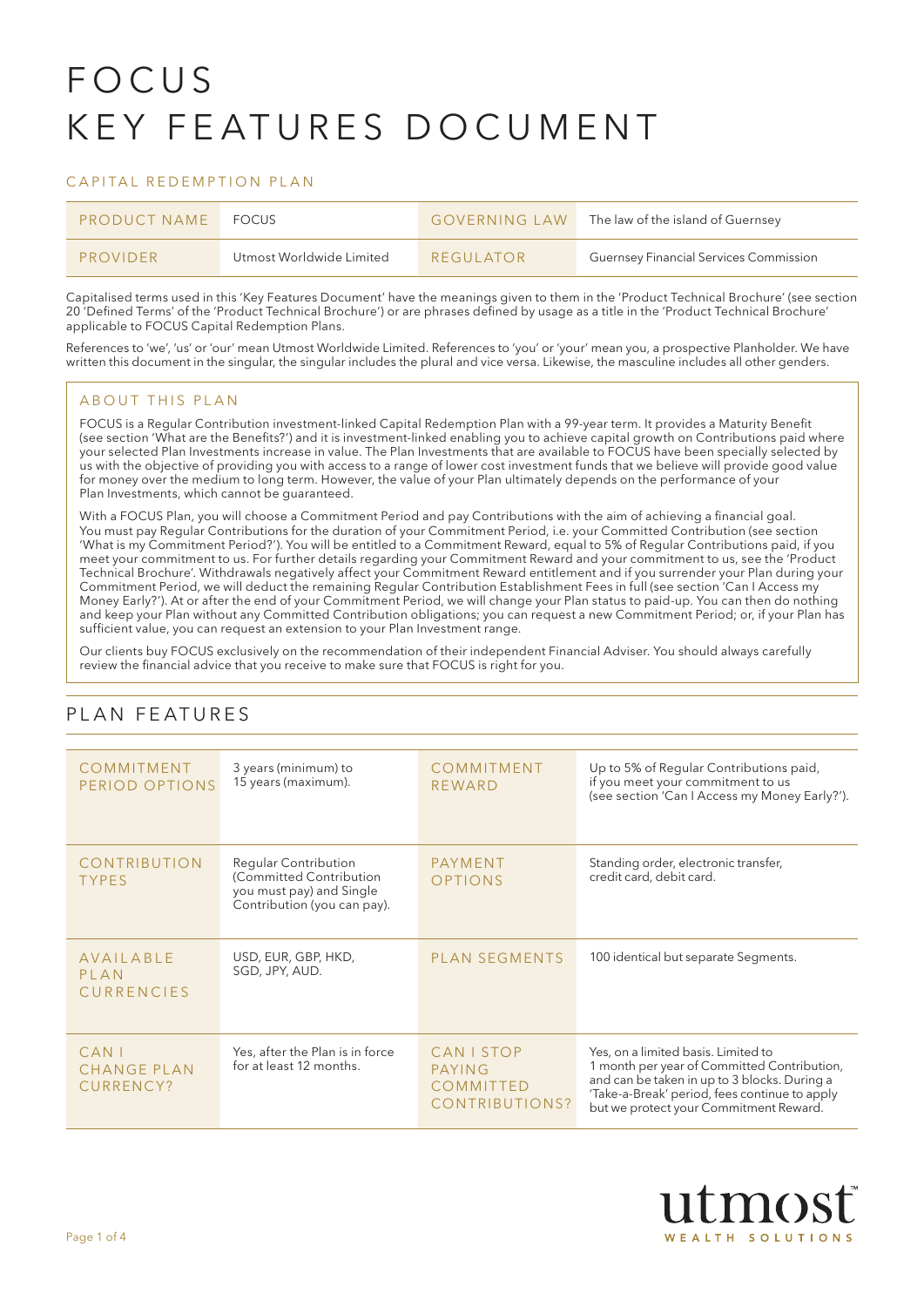# IS FOCUS SUITABLE FOR ME?

Where FOCUS has been recommended to you by your Financial Adviser, you should make sure that it will meet your current and future financial needs. FOCUS is suitable for Planholders with a medium to long-term investment horizon who understand the investment risks of their Plan having taken appropriate professional advice regarding their selected Plan Investments, Committed Contribution and Commitment Period. Planholders must be ready and able to pay the Committed Contribution for the entire Commitment Period and must understand that the return on their Plan relates directly to the performance of their selected Plan Investments.

# WHAT IS MY COMMITMENT PERIOD?

With a FOCUS Plan, you choose a Commitment Period of between 3 and 15 years. You must pay your Committed Contribution during this Commitment Period (except during any Take-a-Break period, as agreed by us). You can pay monthly, quarterly, half-yearly or annually. For each Plan Currency below, we have set out the minimum monthly Regular Contribution and optional Single Contribution amounts, which we will accept:

| COMMITMENT<br>PERIOD' | <b>USD</b> | <b>EUR</b> | <b>GBP</b> | <b>HKD</b> | <b>SGD</b> | <b>JPY</b> | <b>AUD</b> |
|-----------------------|------------|------------|------------|------------|------------|------------|------------|
| 3 to 4 Years          | 2,000.00   | 1,800.00   | 1,500.00   | 16,000.00  | 2,800.00   | 222,000    | 2,900.00   |
| 5 to 9 Years          | 750.00     | 675.00     | 562.50     | 6,000.00   | 1,050.00   | 83,250     | 1,087.50   |
| 10 to 15 Years        | 500.00     | 450.00     | 375.00     | 4,000.00   | 700.00     | 55,500     | 725.00     |
| Single Contribution   | 2,000.00   | 1,800.00   | 1,500.00   | 16,000.00  | 2,800.00   | 222,000    | 2,900.00   |

If you reduce, miss or stop paying your Committed Contributions (except during any Take-a-Break period, as agreed by us), you will forfeit your Commitment Reward entitlement. In no circumstances will an equivalent reduction in fees occur. For further fee information, see section 'What are the Costs?' and section 'Plan Features'.

# WHAT ARE THE BENEFITS?

The Maturity Benefit is payable on or after the Maturity Date. The Maturity Benefit is the Surrender Value of your Plan, as calculated at the Maturity Date, plus a fixed benefit amount, as specified on your Plan Schedule. The Maturity Benefit is payable to living Planholders or to the successors of the last surviving Planholder, as applicable.

# PLAN INVESTMENT – RISK INDICATORS

The risk and return of your Plan will depend on the Plan Investments you select. To help you assess the risk, we provide a Synthetic Risk and Reward Indicator ("SRRI")^ to Utmost Investments, which correspond to each Plan Investment available through your Plan. Each Plan Investment has a SRRI classification, which can change at any time, ranging from 1, meaning the lowest risk, to 7, meaning the highest risk, as shown below:



Potentially lower reward **Potentially lower reward** Potentially higher reward

Low volatility Plan Investments have a classification of 1 or 2 because they are more cautious with little or no exposure to equity markets. High volatility Plan Investments have a classification of 6 or 7 due to their high exposure to equity investment including emerging markets or high risk alternative assets. If, for any reason, we are not able to provide an SRRI, we use the classification 'Unclassified'. We do not accept responsibility or liability to any person or to any extent for losses incurred in reliance on the SRRI or in relation to the Plan Investments.

^The Synthetic Risk and Reward Indicator (SRRI) was defined in 2009 by the Committee of European Securities Regulators with the aim of providing investors with a method of assessing an underlying fund's risk. This SRRI calculation is provided by Morningstar based on guidelines provided by the European Securities and Markets Authority and Morningstar's interpretation, methodology and implementation of said guidelines.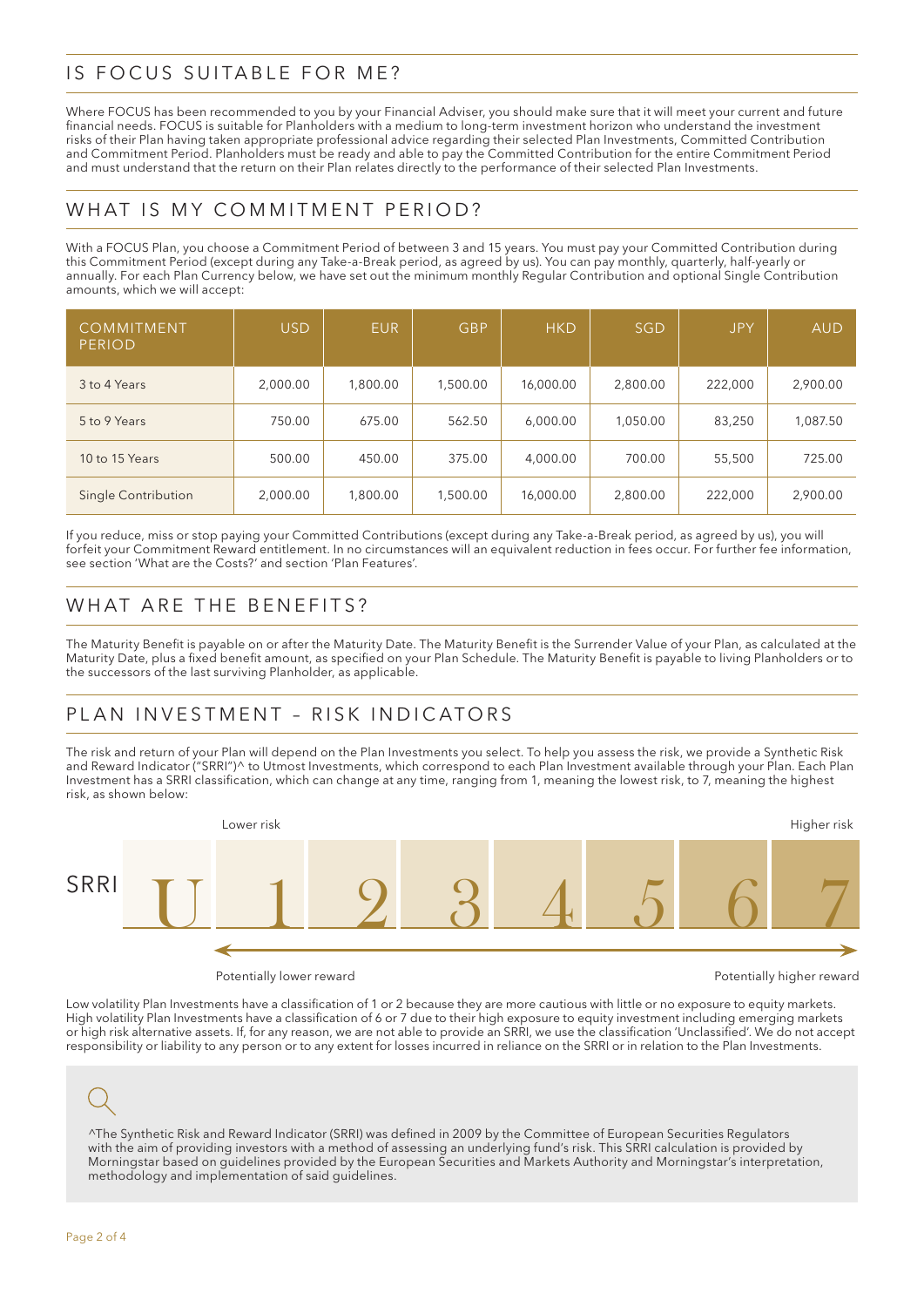#### CAN YOU ASSIST ME WITH MY PLAN INVESTMENT SELECTION?

Yes, the optional Utmost Worldwide Investment Service can select Plan Investments on your behalf in line with your selected Investment Strategy. See our 'Plan Investments Brochure' for further details. An Elective Plan Fee applies for this service (see section 'What are the Costs?'). You can also appoint an independent regulated investment adviser or investment manager to help you manage your Plan. We do not accept responsibility or liability to any person or to any extent for losses incurred in reliance on advice given by any independent investment adviser.

#### HOW LONG SHOULD I HOLD THE PLAN?

The Plan has a fixed 99-year term but has no minimum holding period. It is intended to be a long-term investment. We recommend that you stay invested for at least the duration of your Commitment Period to avoid the consequences of not meeting your commitment (see section 'What is my Commitment Period?' and section 'Can I Access my Money Early?'). The Plan will automatically terminate following full surrender or on reaching the Maturity Date. We may (at our discretion) lapse or terminate your Plan if Committed Contribution payments are not paid and the Surrender Value of your Plan falls below the value, relevant to your Plan Currency, set out below:

| USD1.500.00 | EUR1.350.00 | GBP1.125.00 | HKD12,000.00 | SGD2.100.00 | JPY166.500 | AUD2.175.00 |
|-------------|-------------|-------------|--------------|-------------|------------|-------------|
|             |             |             |              |             |            |             |

# CAN I ACCESS MY MONEY EARLY?

Yes, but you must take into account that we have designed FOCUS so that you remain invested for the duration of your Commitment Period in order to optimise your Plan performance. You will break your commitment to the Plan by surrendering your Plan or making a withdrawal during your Commitment Period. If absolutely necessary, you can make withdrawals from your Plan but note that in doing so, depending on the amount you withdraw, this can lead to your Commitment Reward entitlement reducing to 2.5% of Regular Contributions paid or being forfeit entirely. In addition, withdrawals may have tax consequences and you should take professional advice, as necessary.

If you surrender your Plan during your Commitment Period, we will deduct the Regular Contribution Establishment Fees due to us up to the end of your Commitment Period in calculating the Surrender Value (see section 'What are the Costs?'), you will lose your entitlement to your Commitment Reward, and you will potentially not achieve your intended goal.

#### CAN I CHANGE MY MIND?

You have the right to change your mind and to cancel your Plan within the 30-day Cooling-off Period. If you cancel your Plan, we will return the Contribution you have paid less any External Bank Fees and there may be an adjustment for any downward movement in the value of Plan Units and any costs that we incur in the purchase and subsequent sale of Utmost Investments corresponding to your Plan Investments. You can also terminate your Plan at any time. If you do so, you will receive the Surrender Value, calculated in accordance with the Terms and Conditions of your Plan (see section 'Can I Access my Money Early?').

# WHAT HAPPENS IF UTMOST WORLDWIDE IS UNABLE TO PAY OUT?

In the unlikely event of our insolvency, as a Planholder you benefit from Guernsey's 'policy holder protection regime' imposed by the Guernsey Financial Services Commission under the Insurance Business (Bailiwick of Guernsey) Law, 2002 (as amended). This means an approved Guernsey based independent trustee protects 90% of our liabilities to you at all times.

# WHAT ARE THE COSTS?

Unless stated otherwise, we deduct all fees monthly at the end of each Plan Month. The 'Product Technical Brochure' and your personalised illustration provide full details of the types and rates of fees that will apply to your Plan.

This includes fees to cover payments that we make to your Financial Adviser who recommends the product to you, which we call "Distribution Costs". Your Financial Adviser is a licensed intermediary independent of Utmost Worldwide Limited who provides you with the initial and ongoing advice in respect of FOCUS. Your personalised illustration shows your Plan Distribution Costs. We recover the Distribution Costs from specific fees.

#### PLAN FEES

Regular Contribution Establishment Fee - a fixed monthly fee to cover the set-up costs of your Plan, including the initial Distribution Cost paid to your Financial Adviser. This fee will cease at the end of the Commitment Period. This fee will increase following a Regular Contribution increase. If you surrender your Plan within the Commitment Period, we will deduct the Regular Contribution Establishment Fees due to us up to the end of your Commitment Period in calculating the Surrender Value.

Single Contribution Establishment Fee - this fee covers the Distribution Cost paid by us to your Financial Adviser. We deduct this fee as a percentage deduction from your Single Contribution allocation.

Adviser Fee - this fee covers the ongoing Distribution Cost paid by us to your Financial Adviser. We deduct it monthly as a percentage of Plan Units.

Investment Adviser Fee - if applicable, this fee also covers the ongoing Distribution Cost paid to your investment adviser. We deduct it monthly as a percentage of Plan Units.

Administration Fee - this fee covers our ongoing administration costs. We deduct it monthly as a percentage of Plan Units.

Maintenance Fee - a fixed monthly fee is deducted. If the Regular Contribution and/or the Plan Investment Value are above qualifying levels then the Maintenance Fee is waived.